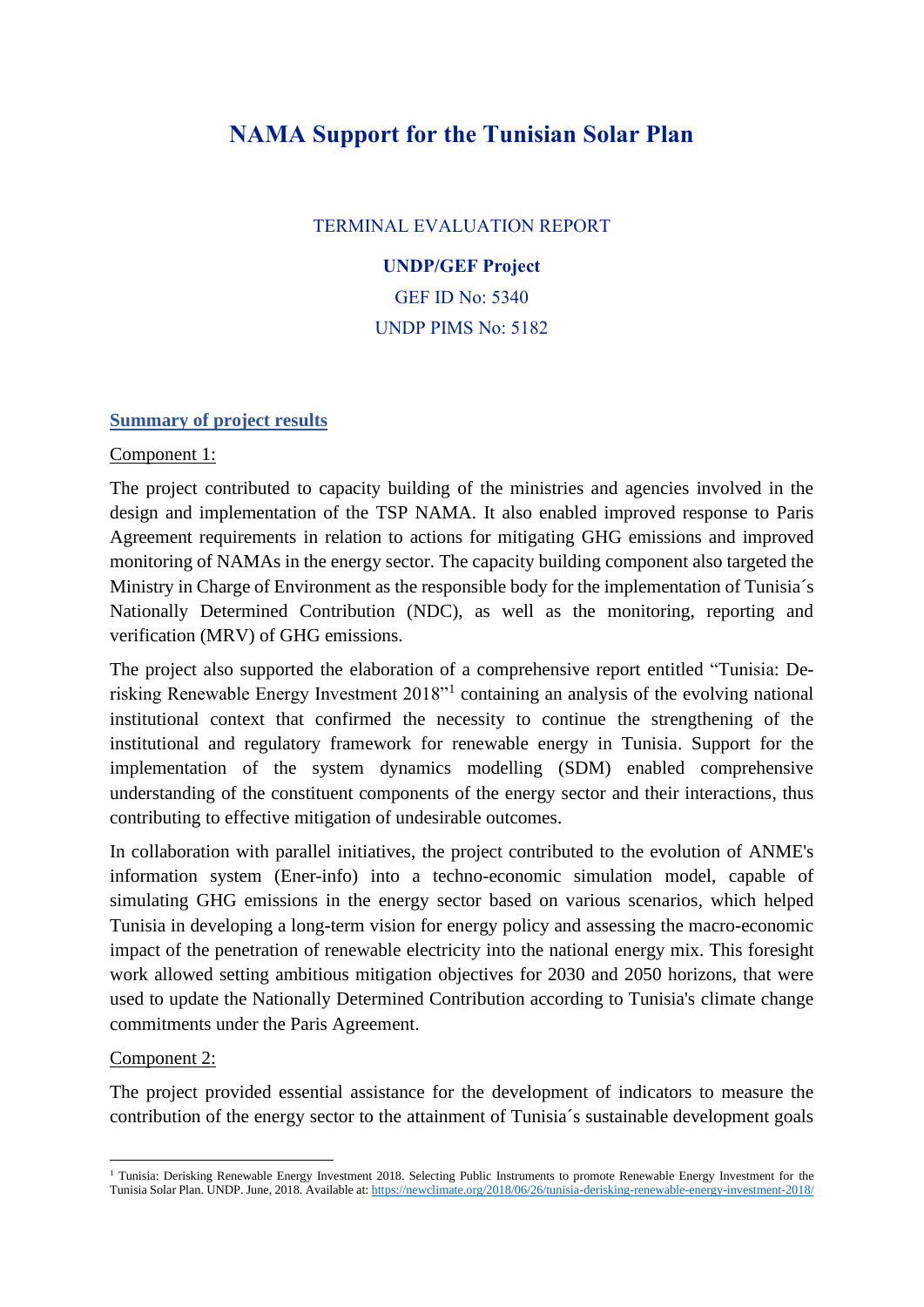and objectives, enabling the assessment of public policies related to electricity production and consumption modes.

In Tunisia, the energy sector is the biggest contributor to direct gross GHG emissions, with 27 million tCO<sub>2e</sub> represented 58% of national gross emissions in  $2012^2$ . Therefore, effective progress towards the achievement of a renewable energy transition and the attainment of GHG mitigation targets depends heavily on the electricity sector. To this end, the project supported initial work towards the establishment of an independent regulatory authority for the electricity sector. Relevance of this move had been identified as the most important action in the accelerated action plan for renewable energies. The importance of such independent regulatory authority for the implementation of the TSP was confirmed by public and private sector stakeholders whom expect an independent regulator to reduce the limits and uncertainties of the electricity market to facilitate the energy transition, but to also promote renewable energy technologies in the fortified market.

The project sponsored a study for restructuring ANME and assisted in launching the initial restructuring phase. Once fully restructured, ANME will be able to fully assume its leading role in the development and implementation of national policies towards a low-carbon economy. The reform is essential not only for accelerating Tunisia's energy transition, but also for accrediting ANME under the Green Climate Fund (GCF).

Although the project did not directly contribute to developing new regulations on renewable energy (RE), it provided the opportunity for convening public and private stakeholders for discussion on new legislative measures aiming at closing the gaps in the regulatory framework specifically related to renewable energies. In particular, the project engaged in background discussions with ANME and the Tunisian Company for Electricity and Gas (STEG), which were essential for identifying the priority needs for strengthening the public grid capacity for absorbing electricity generated from renewable sources. Consequently, the identified needs were integrated in the technical and financial components of the TSP NAMA.

The project also contributed to the development of new financial instruments that paved the way for developing new public private partnership (PPP) modalities for implementing the TSP. Importance of this support is critical considering that access to finance for RE projects is still difficult in Tunisia due to several risks and barriers for such investments among financial institutions that cause increased funding costs for offsetting the elevated investment risks. As such, the project also made some contribution for mitigating the investment risks linked to the RE market among private investors. However, limited focus was given to de-risking national financial institutions, which are expected to either provide the necessary investment capital or to serve as financial intermediaries for channelling credit lines provided by international development banks.

# Component 3:

The planned GHG emission reduction targets from the two baseline projects (a 10 MW public sector solar photovoltaic plant and a 24 MW private sector wind park) could not be achieved. The project engaged in discussions with STEG and the German International Co-operation

<sup>&</sup>lt;sup>2</sup> Tunisia's  $3<sup>rd</sup>$  National Communication to UNFCC, p. 11